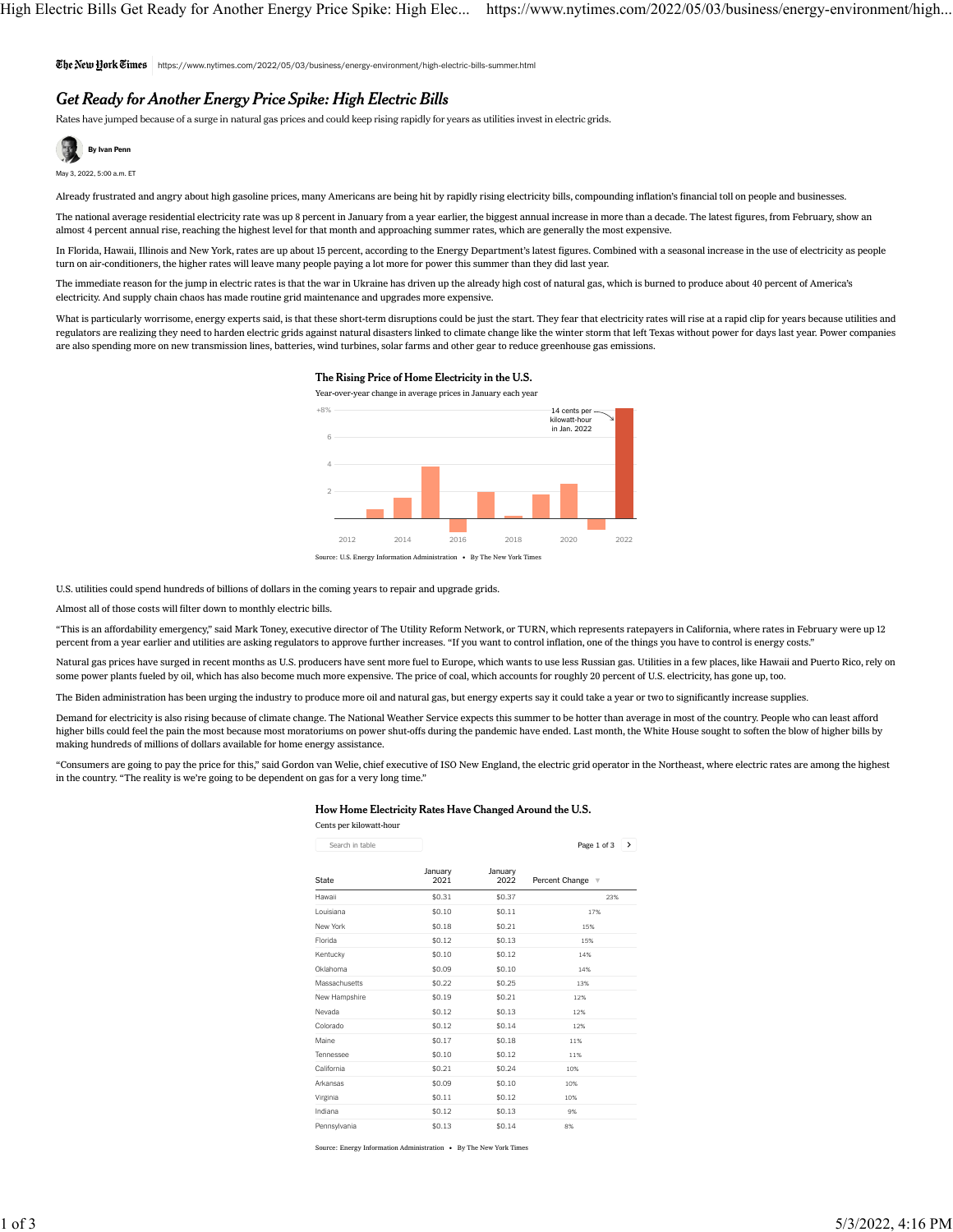Even the cost of wind turbines and solar panels, which had been falling for years, has risen recently because of supply chain problems. But analysts said that over the next decade those renewable sources should help tamp down energy costs, reducing the toll that volatile oil, natural gas and coal prices can take on family budgets and business profits.

The problem is that building new wind and solar installations and the related power lines and batteries will have an upfront cost.

"Wind, solar and hydro are exactly what you need," said Mark Cooper, a senior fellow for economic analysis at the Institute for Energy and the Environment at Vermont Law School. "We should have been much further along in the transition, which we haven't been."

### Relying more on the grid

Residents of Massachusetts and other New England states have long endured some of the highest electricity rates in the country. Then in January, rates jumped again. And government forecasters say summer temperatures in the Northeast will be far above normal.

Natural gas sells for about two to three times as much as it did two or three years ago, when [a glut sent prices tumbling.](https://www.nytimes.com/2020/03/31/business/energy-environment/pennsylvania-shale-gas-fracking.html) New England faces an additional challenge: It does not have enough pipeline capacity to import the fuel from producers like Texas or Pennsylvania.

Some cities and towns in Massachusetts are trying to rely less on gas, including by seeking to ban its use in new buildings. Local and state officials want builders, homeowners and businesses to switch to greener technologies like [heat pumps,](https://www.nytimes.com/2021/06/30/climate/heat-pumps-climate.html) which operate on electricity, rather than a furnace powered by natural gas or oil. Massachusetts is also encouraging people to buy electric cars to reduce gasoline use.

While those technologies use less energy than furnaces and gasoline cars, they place new demands on the electricity network, forcing utilities to build more wind and solar farms and power lines, Mr. van Welie said. "You're putting more and more of your eggs in the same basket, which is the grid," he said.

As utilities spend more, rates will climb further. The national average residential electricity rate in the first two months of the year was nearly 14 cents per kilowatt-hour. In Massachusetts the average exceeded 25 cents in February. Hawaii topped all 50 states at more than 38 cents.

The Energy Information Administration, a federal agency, forecasts that rates a year from now will average about 15 cents a kilowatt-hour, or \$150 a month for the typical household that uses 1,000 kilowatt-hours.



Power companies are spending more on new transmission lines, batteries, wind turbines, solar farms and other gear to reduce greenhouse gas emissions. Mason Trinca for The New York

#### Some people find that it can be hard to escape high energy bills, even when they conserve.

Thomas Popik moved to Arlington, Mass., a Boston suburb, from New Hampshire in December after buying a home that uses a heat pump. But Massachusetts's electricity rates are so much higher than in New Hampshire, where they averaged about 22 cents per kilowatt-hour in February, that his monthly bills are about the same in a more efficient home.

Mr. Popik plans to add solar panels to further reduce his costs and environmental footprint. And if electricity rates continue to climb and service is unreliable during bad weather, he said, he may disconnect from the grid — an approach [embraced by some residents of California.](https://www.nytimes.com/2022/03/13/business/energy-environment/california-off-grid.html)

"You're going to see more and more people doing that kind of thing, especially if rates become unreasonable," said Mr. Popik, who is the chairman and president of the [Foundation for Resilient](https://www.resilientsocieties.org/) [Societies,](https://www.resilientsocieties.org/) a nonprofit group that focuses on critical equipment and services like electricity, fuel, telecommunications and aviation. "Solar, battery, backup generator — under that paradigm, why should I be charged high electricity rates?"

Utility executives said they understood that growing frustration. Mr. van Welie of ISO New England said federal and state officials needed to come up with policies that lowered the cost of energy, including by using renewable energy more efficiently.

But in a highly polarized political system, there are few energy reforms that can win bipartisan support. President Biden's signature energy and climate proposal has stalled in Congress because the measure has no Republican backing and Democrats have a narrow majority.

"It's going to require government and regulatory direction, and that's hard to get here in the U.S.," Mr. van Welie said.

### Renewable energy could help lower costs

Times

Rates in the first two months of the year were lower than a year earlier in fewer than a dozen states. Most were in the Midwest and Northwest — areas that rely extensively on wind or hydroelectric power, which tend not to be affected by the swings of global commodity markets.

In Oregon, for example, electric rates fell almost 1.5 percent in January and less than 1 percent in February, though some companies like Portland General Electric did raise rates modestly. Even